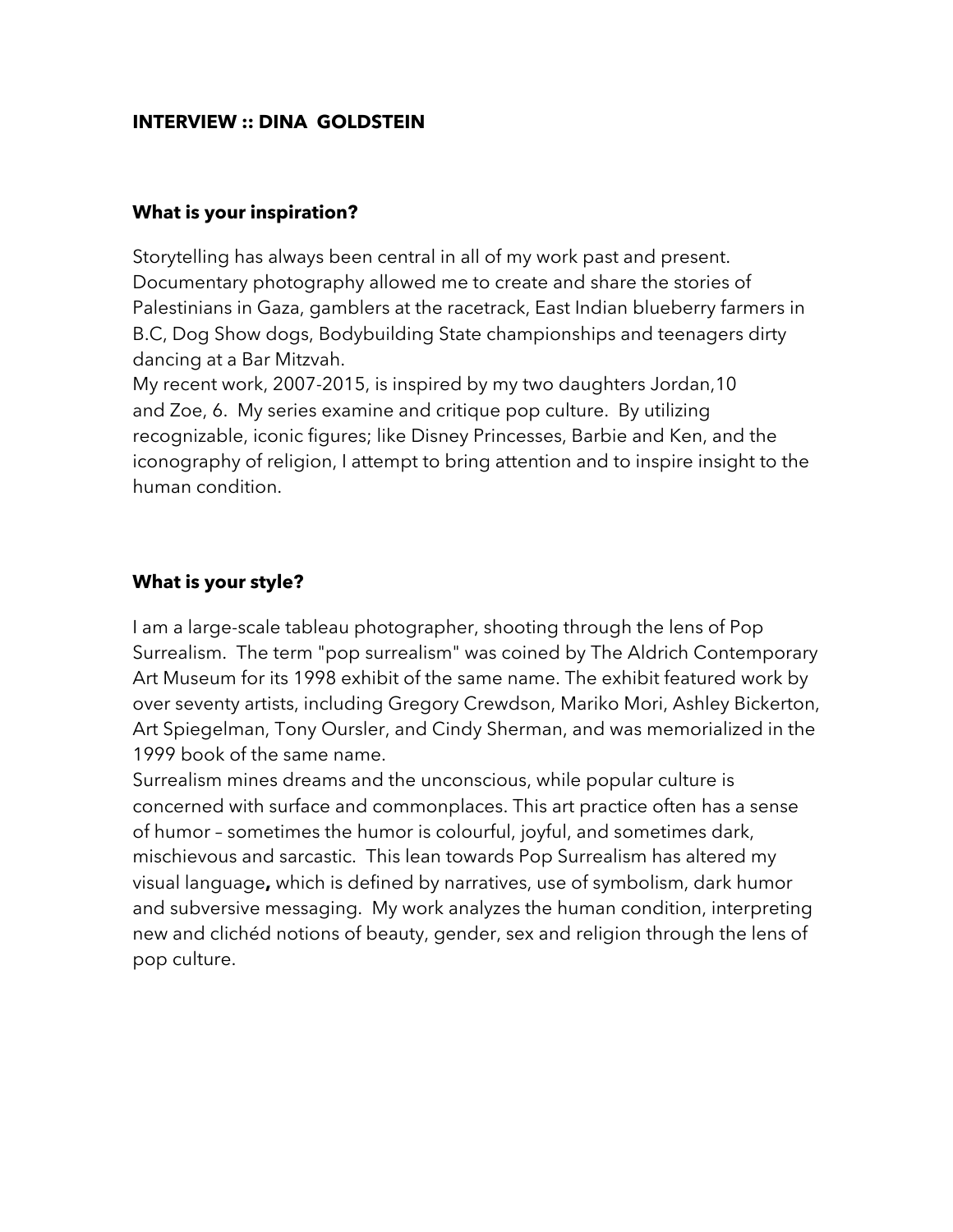# **What is photography for you?**

Photography as an art form transcends cultural borders and has the ability for quick communication. Within one frame or a series I attempt to create a narrative that relays as much information as a book or movie. This is always my challenge. Sometimes the message is delivered quickly and makes an instant impression and other times the image requires further research and deeper involvement. I am thrilled that my visual storytelling has been recognized for its metaphorical and ironical messages and in turn has sparked much conversation and written commentary from academics, editors and bloggers around the world. The work welcomes interpretation and discussion.

## **How do you define your productions?**

My initial ideas are mostly instinctual, and inspired from the subconscious. When I see potential in an idea I take the time to study and review the subject. I try to come up with rough concepts for each piece before the start of production. I want a clear 'big picture' so I can continue with a vivid vision with a semi practical budget. My first priory is to find the right person to portray the lead character of the piece. This process can happen quickly or may take months or even years. I tend to do a lot of street casting and/or work with local actors and performers. The circumstances are always different but somehow seem to work out at the end. I am working with tiny budgets and each time have to find a way to bring people on board and get them excited about something that doesn't exist yet. Sometimes I loosely draw out my concepts or work with a story board artist (as I did for In The Dollhouse). I assemble my crew and consult with my creative team; that is made up of makeup & hair artists, costumers and prop builders. Local craftsman and artists fabricate many of the costumes and props. l methodically scout out locations, as these will become permanent backdrops for my conceptualized scenarios. There is usually a lot of red tape that has to be dealt with in preparation, (all this keeps the studio interns busy on the computer and phones).

Many of my set ups involve elaborate sets with crews largely made-up of photography and art students, as well as volunteers from all walks of life. To prepare for the shoots I shift focus to the tiny details. The collection of furniture and knick knacks, which I hand pick, play an important role in the telling of the story.

Prior to the shoot day I meet with the actors to discuss character and give them some clear direction.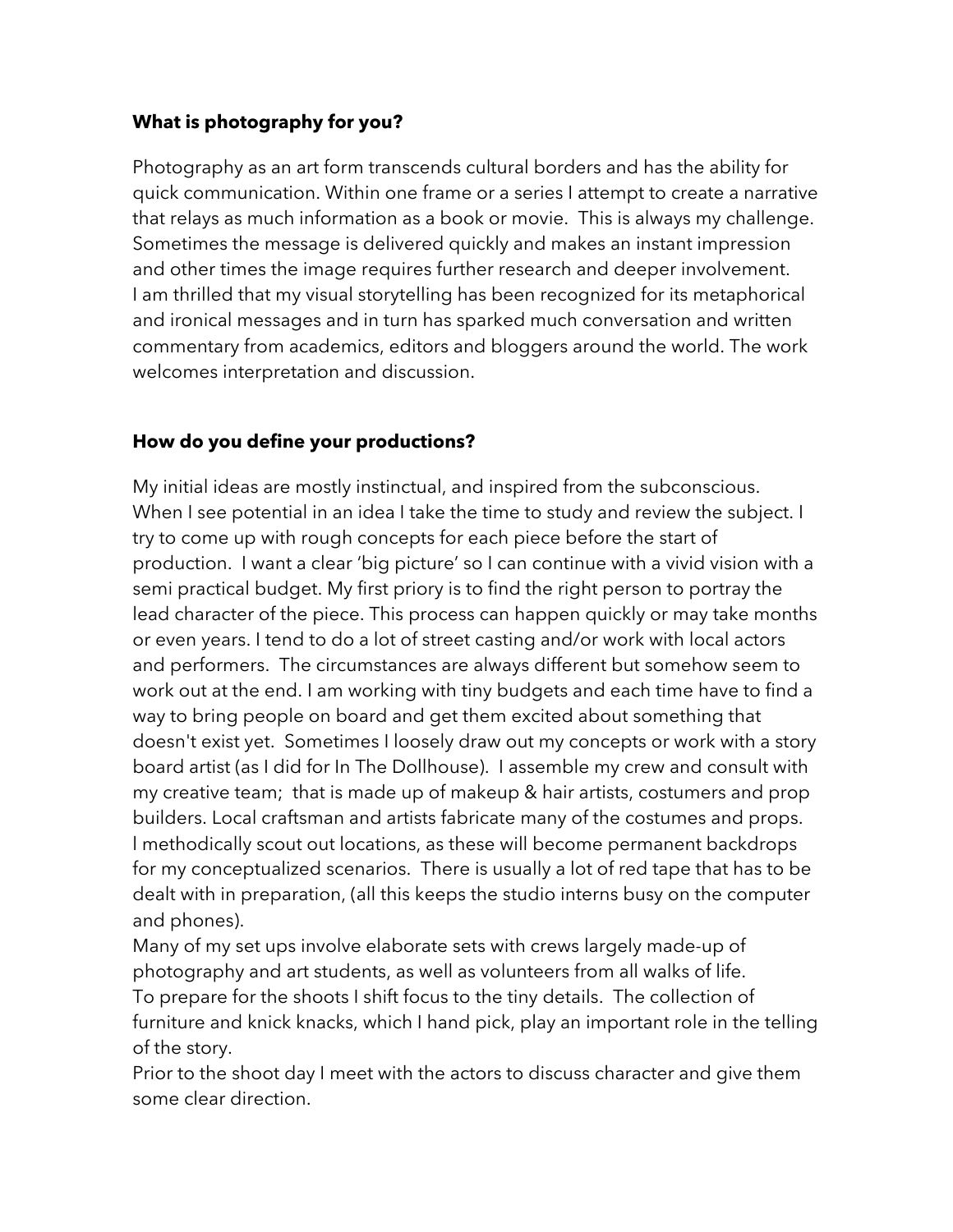I usually photograph 2 images over a weekend. I revue the shoot and the files and make decisions for post adjustments. I may have to reshoot or add an element that will help shape and complete the image.

I work with a dynamo post team, that despite my limited budgets and huge ambitions, can make anything possible!

# **How did the idea to change the "happily ever after"?**

Contemporary woman today look very different than the typical Fairy tale Princesses. We are working with our partners to fulfill our financial responsibilities as well as taking care of the household. At work we are competitive and since we are no longer focused on equality in the work place we can now concentrate on being the best period! We are so busy and time seems to pass so quickly. If we get a moment to read a book or go for a walk.. that's a treat! On weddings, birthdays, anniversaries, mother's day we may have 'a fairy tale moment' but that doesn't last very long and you know that normal life is just around the corner.

Fairy Tales were originally written as parables, Disney created the 'happily ever' after motif.

I don't want to send out a negative message just a realistic one.

My main message is that this world is so complex and everyone has his or her own challenges to deal with. What might seem 'perfect' on the outside is most likely not.

Most people have to deal with difficult issues sometime in their lives and no one is exempt. I have friends that are wealthy but still have many difficulties in their lives...so money isn't always a cure. I have friends that are beautiful but can't seem to get it together, so beauty isn't always the answer. I have friends that are very scholarly but make unwise decisions in their personal lives...so aptitude does not always guide.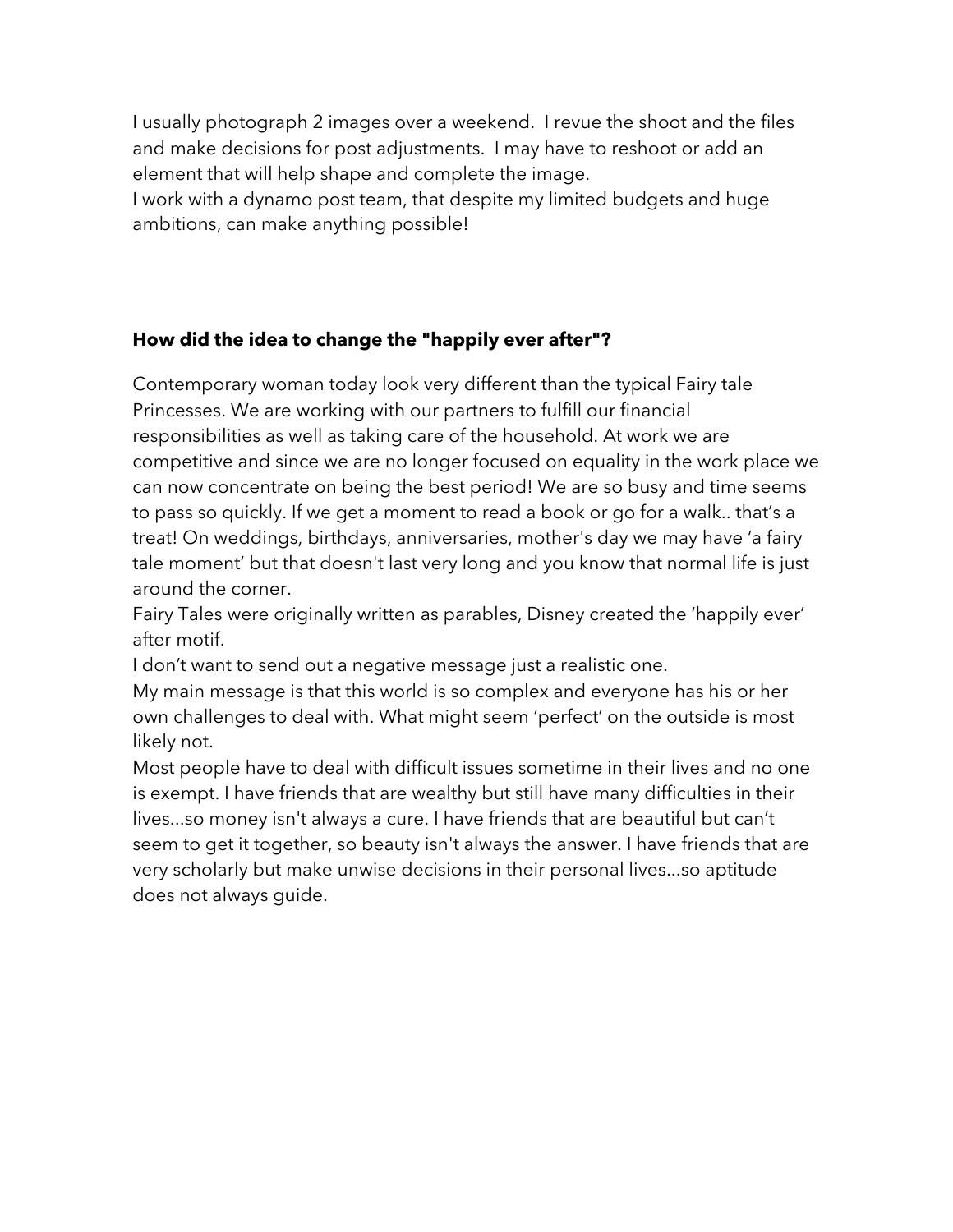## **Why did you decide to change the stories of Disney?**

My mother was diagnosed with Breast Cancer and at the time that my 3 yr. old, Jordan was exposed to the Disney Princesses culture. We read books and watched movies which my daughter really loved...not necessarily because of the Princess characters but because of the dramatic stories and ugly witches. I started thinking that these Disney Princesses really didn't have to deal with issues like Cancer, Addiction and War. Ultimately there was a happily ever after and besides we really never followed their life past their youth.

I began to do some research which lead to my fascination with the origins of Fairy tales. I explored the original brothers Grimm's, Hans Christian Andersen stories and found that they have very dark and sometimes gruesome aspects, not always concluded by a happy ending. Disney of course made some changes and created the happy ending.

I imagined Disney's perfect Princesses juxtaposed with real issues that were affecting women around me, such as illness, addiction and self-image issues. ....I dreamt up different stories, environments and back-stories for each Princess and the project was conceived.

#### **What do you tell your children about the magic of fairy tales?**

My daughters know and love all of the fairytales but usually in the original version; which is a parable meant to teach important lessons. I raise them to ask many questions and I attempt to give them advice, which will ready them for this most complicated world that we live in.

# **Fallen Princesses went viral on the Internet, was written about extensively, what was the reason of it's huge success?**

This was a big surprise for me. I posted the series on JPG magazine just to get some feedback from my peers. It was then taken and posted on several sites. From there it went viral and the response was overwhelming. I was inundated with letters and media requests.

I was touched with the personal notes written by all sorts of people telling me how my work affected them in a profound way.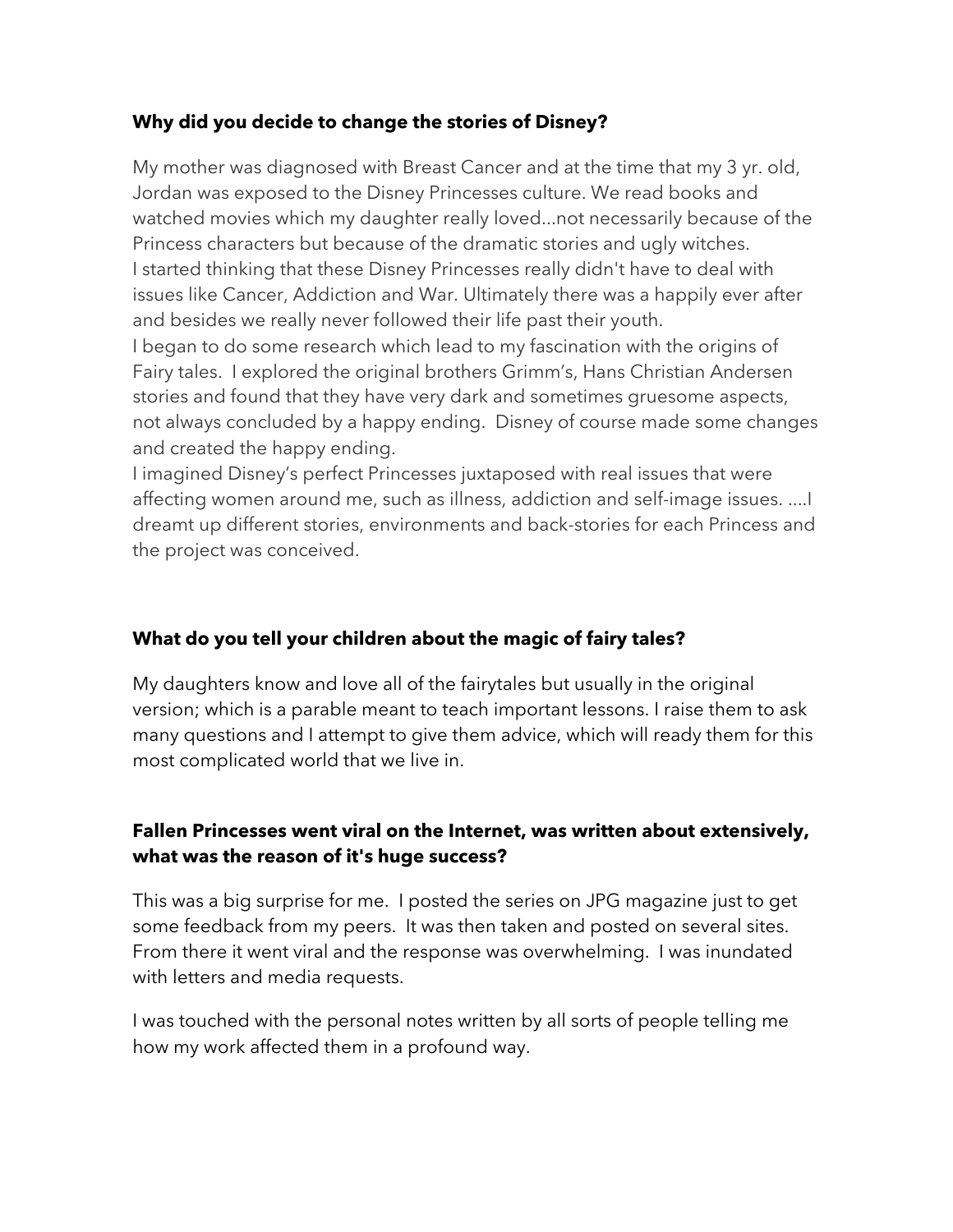Our world is full of images that are created by ad agencies. These images portray the perfect couple, perfect homes, and perfect children. People are relieved to see real issues discussed in art. I think that my images portray the truth about life and its complexities. That everyone deals with challenges and that although this earth is so full of beauty there is also darkness that enters our lives once in a while. It is good to recognize this and find the humour in it all, even if it's Dark Humor.

## **How did you conceive In The Dollhouse?**

In the Dollhouse was a natural continuation of a similar concept inspired by my daughters.

The work is a ten part sequential series that unfolds within a few days in the life of Barbie and Ken. For this I built a 4 room, life size dollhouse set. Barbie is the idealized woman. More than any other childhood construct, Barbie encapsulates the concept that Beauty is Power and thus is key to a happy life. However, when Ken, Barbie's handsome but disstasfied husband, pursues happiness, by expressing his own individuality; the value of beauty as a trait unto itself is exposed as the cheap, plastic facsimile that it is. My Ken finally exposes his true authentic self. He has been enslaved by social expectations and has not found the courage to 'come out' and reveal himself to the world. Barbie discovers him with another male doll and that is how it all begins to unravel. Grief drives Barbie to a mental breakdown.

It is difficult to take 'marriage' as a concept and discuss it because everyone experiences it differently. There are so many expectations of marriage and so much fantasy that is built around it …this is why it often does not work. For two people to stay together they must accept each other completely. I think that this doesn't happen very often and that most married couples keep secrets from each other. We get married , buy a house, fill it with beautiful things and expect life to run smoothly forever after…often not the case. Life is full of complexities that we have to maneuver through constantly.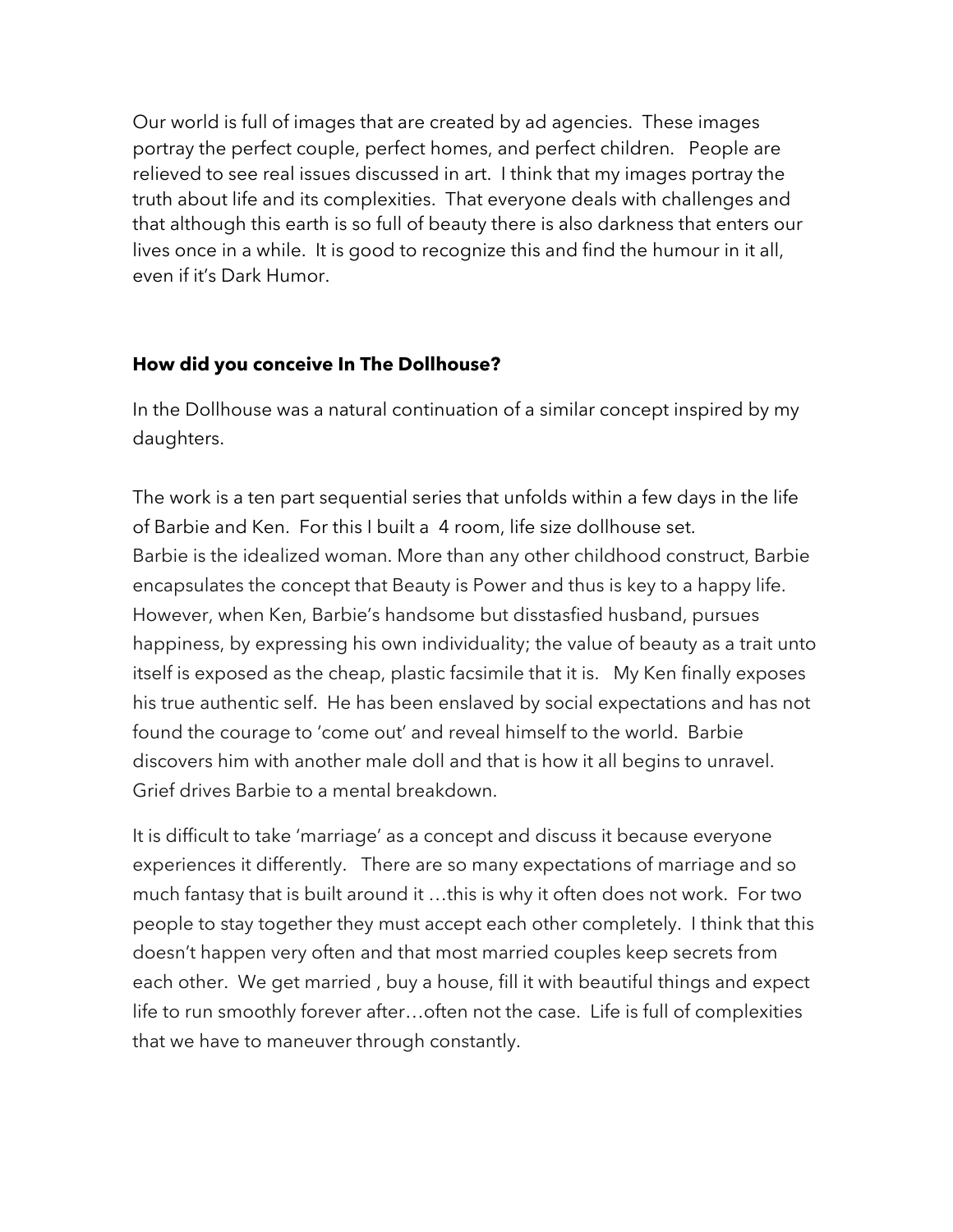# **Do you feel you are making a single statement with all the photos within Gods Of Suburbia, or are you making individual statements with each?**

As a cultural critic of sorts I am interested generating a rational conversation about religion and what role it plays in modern society. By placing each supernatural character in a real life environment I attempt to humanize them, and explore more practical issues. Lakshmi , The Hindu goddess of beauty and wealth is a perfect example of how woman today shoulder the responsibilities of home and work and Ganesha, the remover of obstacles, easily recognizable by his elephant head and human body, embodies my personal experience as an immigrant to Canada. With Satan I question what counts as fair within society today, and Xenu scrutinizes those that interfere with freethinking.

So there is a central message that splits of into many parts.

# **I read in to your photographs a sense of frustration with and pessimism about how religion is playing out in modern Western society. Do you have any positive/optimistic thoughts about the place of religion in life today?**

I believe that religion often unites communities and give many a purpose/answers/ for their existence.

The stringent rules of most religions instruct those that tend to stray from 'good' behavior to act morally; this is comforting to me as an observer of human nature! The separation of religion and state throughout the Western world has allowed more and more people to live a secular lifestyle without judgment. However despite the forces of technology, science and medical breakthroughs, fundamentalism and puritanical faith is on the rise.

Thousands of years of religious warfare have proven to be divisive and brutal. I do often question why have ancient doctrines been excused from scrutiny, rational thinking and scientific evidence? Is this sustainable going forward?